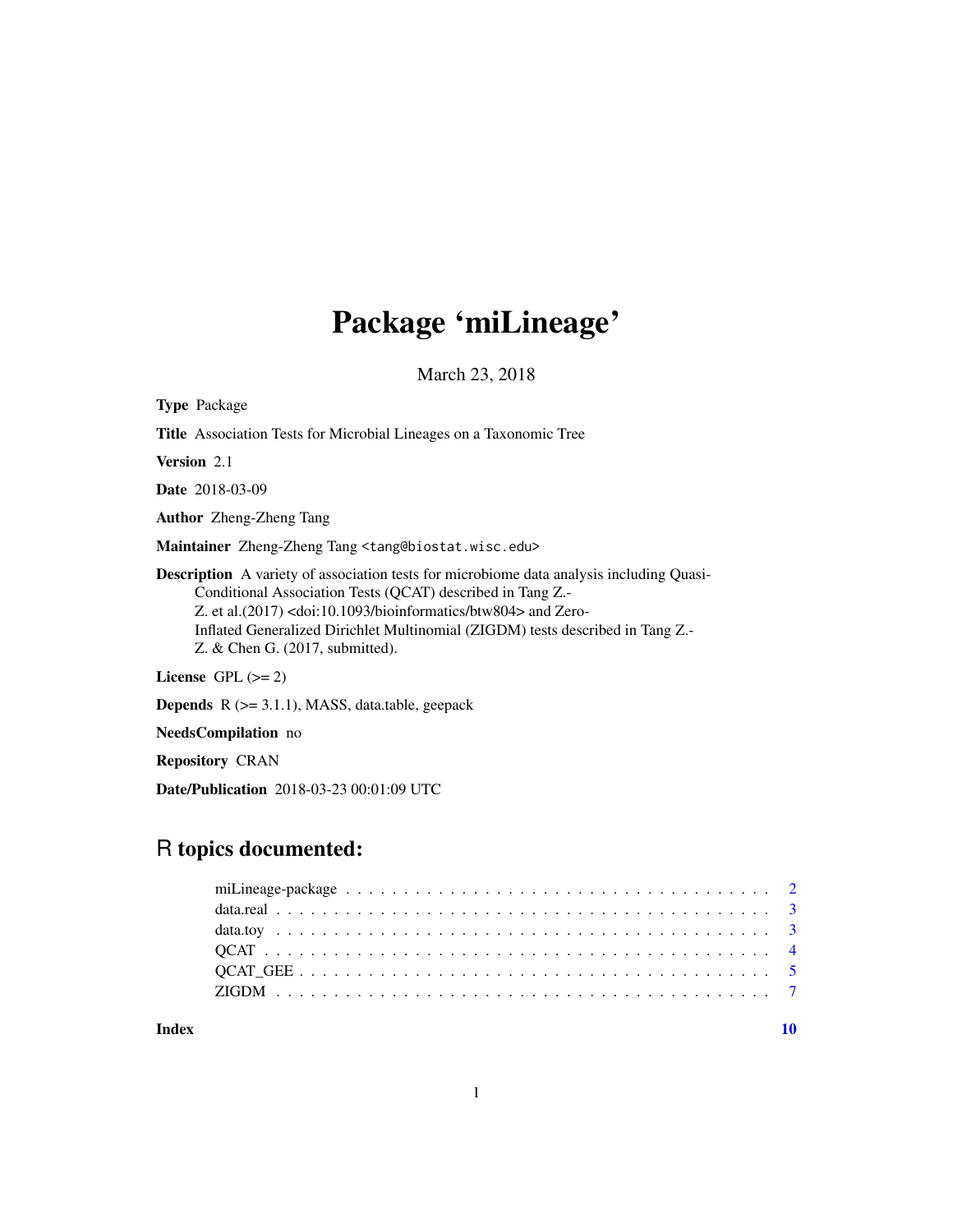#### Description

A variety of association tests for microbiome data analysis described in Tang Z.-Z. et al.(2017) <doi: 10.1093/bioinformatics/btw804> and Tang Z.-Z. & Chen G. (2017) <Submitted>. miLineage allows users to (a) perform tests on multivariate taxon counts; (b) localize the covariate-associated lineages on the taxonomic tree; and (c) assess the overall association of the microbial community with the covariate of interest.

# Details

| Package: | miLineage  |
|----------|------------|
| Type:    | Package    |
| Version: | 2.1        |
| Date:    | 2018-03-09 |
| License: | $GPL (=2)$ |

# QCAT, QCAT\_GEE, ZIGDM

#### Author(s)

Zheng-Zheng Tang

Maintainer: Zheng-Zheng Tang <tang@biostat.wisc.edu>

# References

1. Tang, Z.-Z., Chen, G., Alekseyenko, A. V., and Li, H. (2017). A General Framework for Association Analysis of Microbial Communities on a Taxonomic Tree. Bioinformatics, 33(9), 1278-1285. 2. Tang, Z.-Z. and Chen, G. (2017). Zero-Inflated Generalized Dirichlet Multinomial Regression Model for Microbiome Compositional Data Analysis. Submitted.

# Examples

```
data(data.toy)
OTU.toy = data.toy$OTU.toy
Tax.toy = data.toy$Tax.toy
case = data.toy$covariate.toy
# the OTUs should be consistent between the OTU table and the taxonomy table
OTU.toy.reorder = OTU.toy[,match(rownames(Tax.toy), colnames(OTU.toy))]
# perform QCAT test for detecting differential mean
QCAT(OTU.toy.reorder, case, 1, Tax.toy, fdr.alpha=0.05)
# perform ZIGDM test for detecting differential dispersion
ZIGDM(OTU.toy.reorder, NULL, NULL, case, test.type = "Disp", 1,
 ZI.LB = 10, Tax.toy, fdr.alpha = 0.05)
```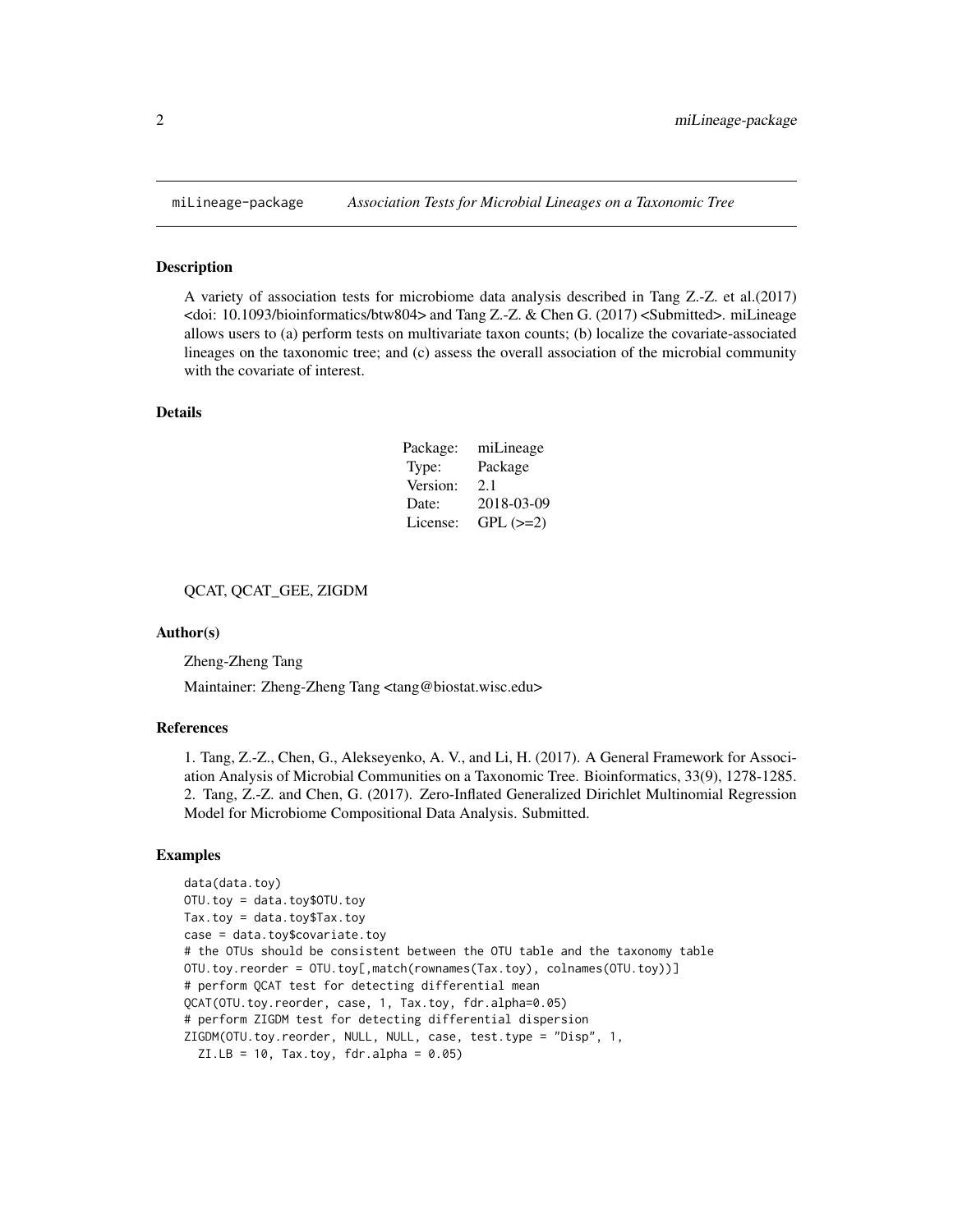<span id="page-2-0"></span>data.real *Real data that include an OTU table, a taxonomy table, and a covariate table*

# Description

The data are derived from a real gut microbiome study. The data contain an OTU table, a taxonomy table, and a covariate table. The data include 96 samples and 80 OTUs.

#### Usage

```
data("data.real")
```
# Format

data.real contains the following objects:

- OTU.real: a matrix of OTU counts for 96 samples and 80 OTUs
- Tax.real: a matrix of taxonomy table from Rank1 (kingdom level) to Rank6 (genus level)
- covariate.real: a matrix of three variables

#### Source

Wu, Gary D., et al. "Linking long-term dietary patterns with gut microbial enterotypes." Science 334.6052 (2011): 105-108.

## Examples

data(data.real)

data.toy *Simulated data that include an OTU table, a taxonomy table, and a covariate table*

# Description

This data is simulated based on a mock taxonomic tree. The data contain an OTU table, a taxonomy table, and a covariate. The data include 50 samples (25 case-control pairs) and 7 OTUs.

#### Usage

data("data.toy")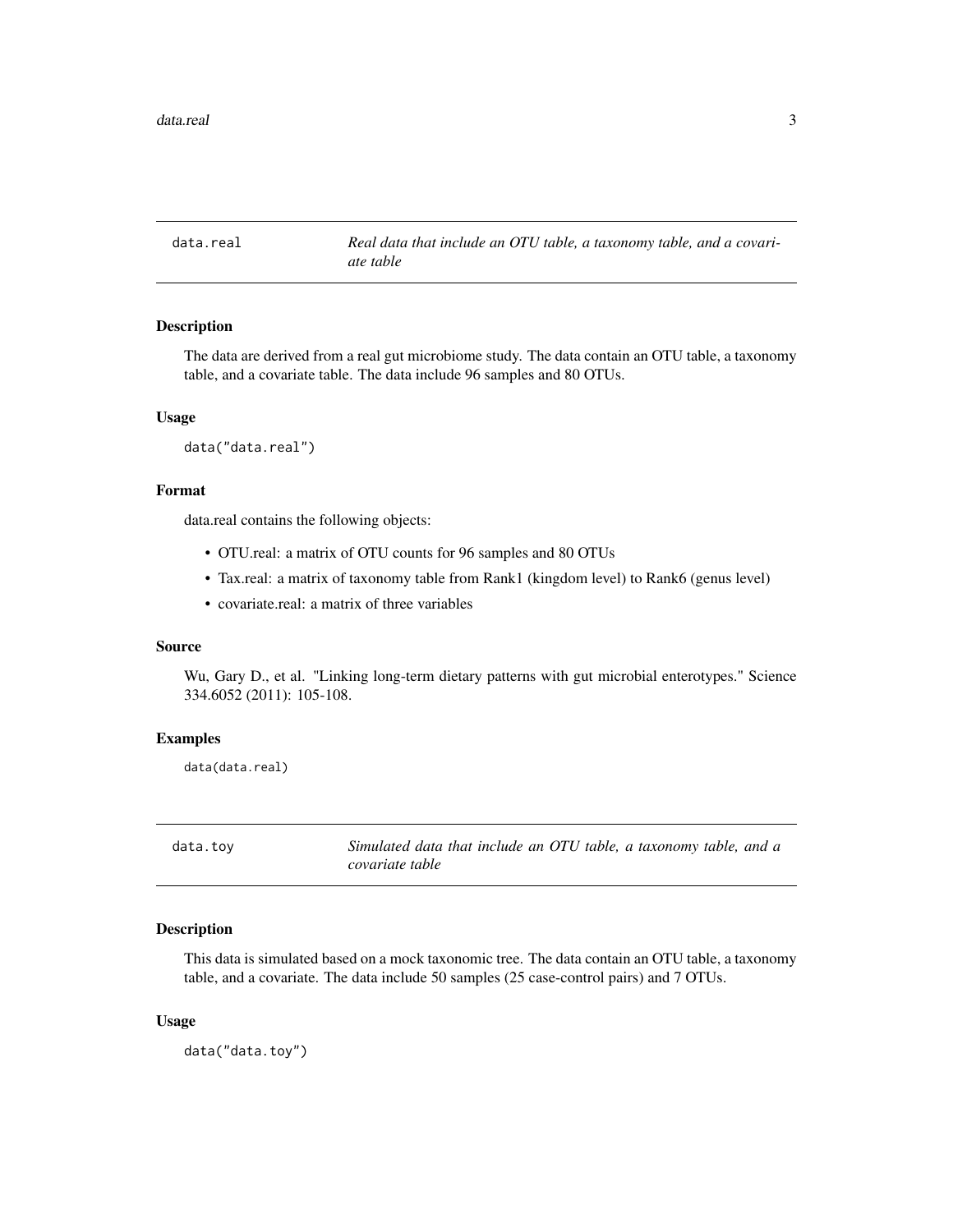# <span id="page-3-0"></span>Format

data.toy contains the following objects:

- OTU.toy: a matrix of OTU counts for 50 samples and 7 OTUs
- Tax.toy: a matrix of taxonomy table with 3 ranks
- covariate.toy: a matrix of one variable

# Source

This is a simulated data based on a mock taxonomic tree.

#### Examples

data(data.toy)

QCAT *Quasi-Conditional Association Test (QCAT)*

# Description

This function allows users to (a) perform QCAT on multivariate taxon counts; (b) perform QCAT on the taxonomic tree to localize the covariate-associated lineages; and (c) assess the overall association of the microbial community with the covariate of interest.

# Usage

QCAT(OTU, X, X.index, Tax = NULL, min.depth =  $0$ , n.resample = NULL, fdr.alpha =  $0.05$ )

# Arguments

| <b>OTU</b> | a numeric matrix contains counts with each row corresponds to a sample and<br>each column corresponds to an OTU or a taxon. Column name is mandatory.<br>No missing values are allowed.                                                                                                                                                                                                                                 |
|------------|-------------------------------------------------------------------------------------------------------------------------------------------------------------------------------------------------------------------------------------------------------------------------------------------------------------------------------------------------------------------------------------------------------------------------|
| X          | a numeric matrix contains covariates with each column pertains to one variable.<br>Samples in the OTU and X matrices should be identical and in the same order.<br>No missing values are allowed.                                                                                                                                                                                                                       |
| X.index    | a vector indicates the columns in X for the covariate(s) of interest. The remain-<br>ing columns in X will be treated as confounders.                                                                                                                                                                                                                                                                                   |
| Tax        | a matrix define the taxonomic ranks with each row corresponds to an OTU or a<br>taxon and each column corresponds to a rank (start from the higher taxonomic<br>level, e.g., from kingdom to genus). Row name is mandatory and should be<br>consistent with the column name of the OTU table, Column name should be<br>formatted as "Rank1", "Rank2", etc, representing the taxonomic levels from<br>highest to lowest. |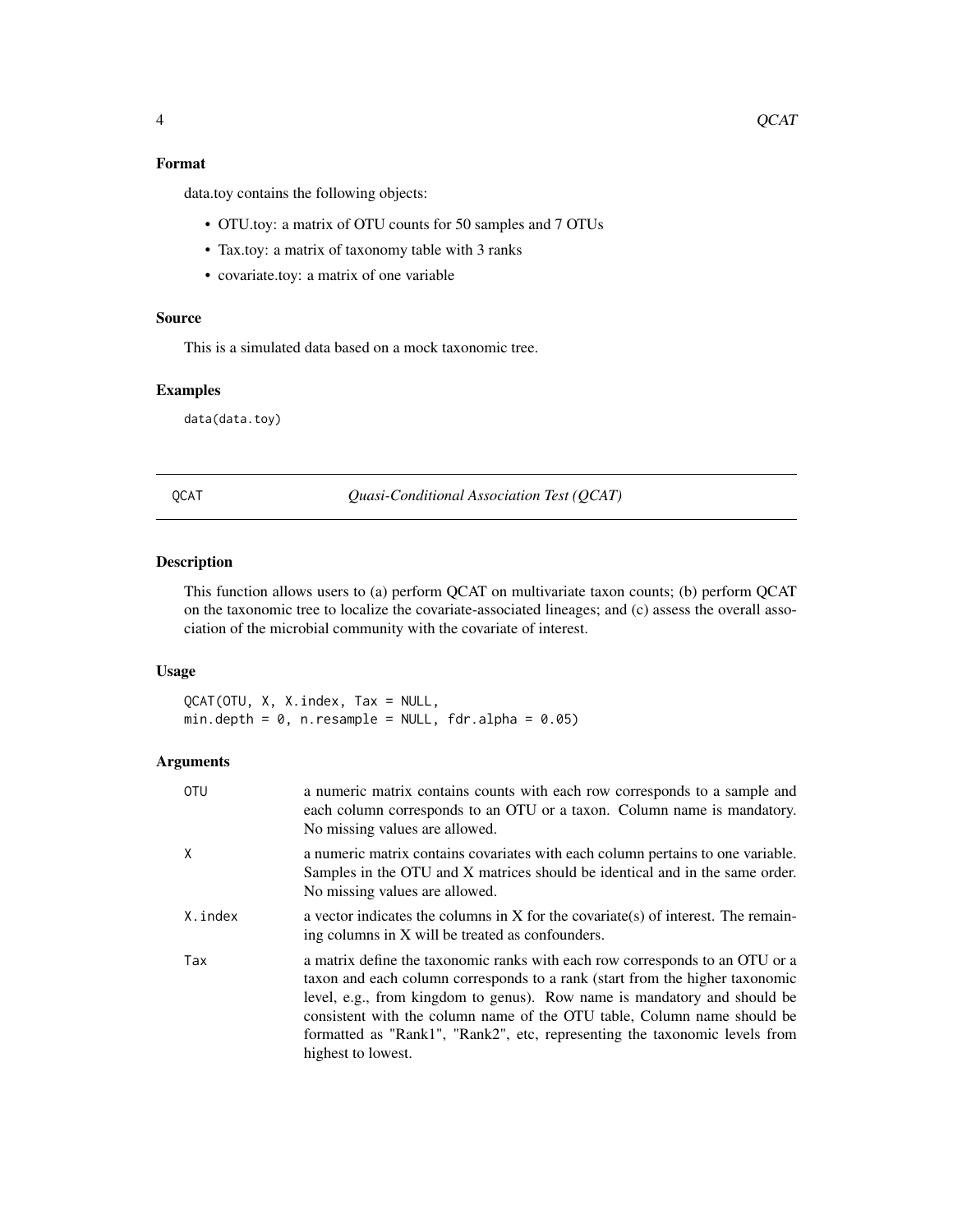<span id="page-4-0"></span>

| min.depth  | lower bound for sample read depth. Samples with read depth less than min.depth<br>will be removed before the analysis. |
|------------|------------------------------------------------------------------------------------------------------------------------|
| n.resample | number of reamplings/permutations                                                                                      |
| fdr.alpha  | desired false discovery rate for multiple tests on the lineages.                                                       |

# Value

If Tax=NULL (Default), a test is performed using all the OTUs/taxa.

If Tax is provided, tests are performed for lineages derived from the taxonomic hierarchy. The output is a list that contains 3 components

| lineage.pval | p-values for all lineages. By default (n.resample=NULL), only the asymptotic<br>test will be performed. |
|--------------|---------------------------------------------------------------------------------------------------------|
| sig.lineage  | a vector of significant lineages                                                                        |
| global.pval  | p-values of the global tests                                                                            |

#### Author(s)

Zheng-Zheng Tang

# References

Tang, Z.-Z., Chen, G., Alekseyenko, A. V., and Li, H. (2017). A General Framework for Association Analysis of Microbial Communities on a Taxonomic Tree. Bioinformatics, 33(9), 1278-1285.

#### Examples

```
data(data.toy)
OTU.toy = data.toy$OTU.toy
Tax.toy = data.toy$Tax.toy
case = data.toy$covariate.toy
# the OTUs should be consistent between the OTU table and the taxonomy table
OTU.toy.reorder = OTU.toy[,match(rownames(Tax.toy), colnames(OTU.toy))]
# perform QCAT
QCAT(OTU.toy.reorder, case, 1, Tax.toy, fdr.alpha=0.05)
```
QCAT\_GEE *QCAT+GEE Two-Part Test*

#### Description

This function performs Quasi-Conditional Association Test (QCAT) for the positive taxon counts and (Generalized Estimating Equation) GEE-based association test for the zero counts. Then, the two-part test is from the combination of those two tests. This function allows users to (a) perform QCAT+GEE on multivariate taxon counts; (b) perform QCAT+GEE on the taxonomic tree to localize the covariate-associated lineages; and (c) assess the overall association of the microbial community with the covariate of interest.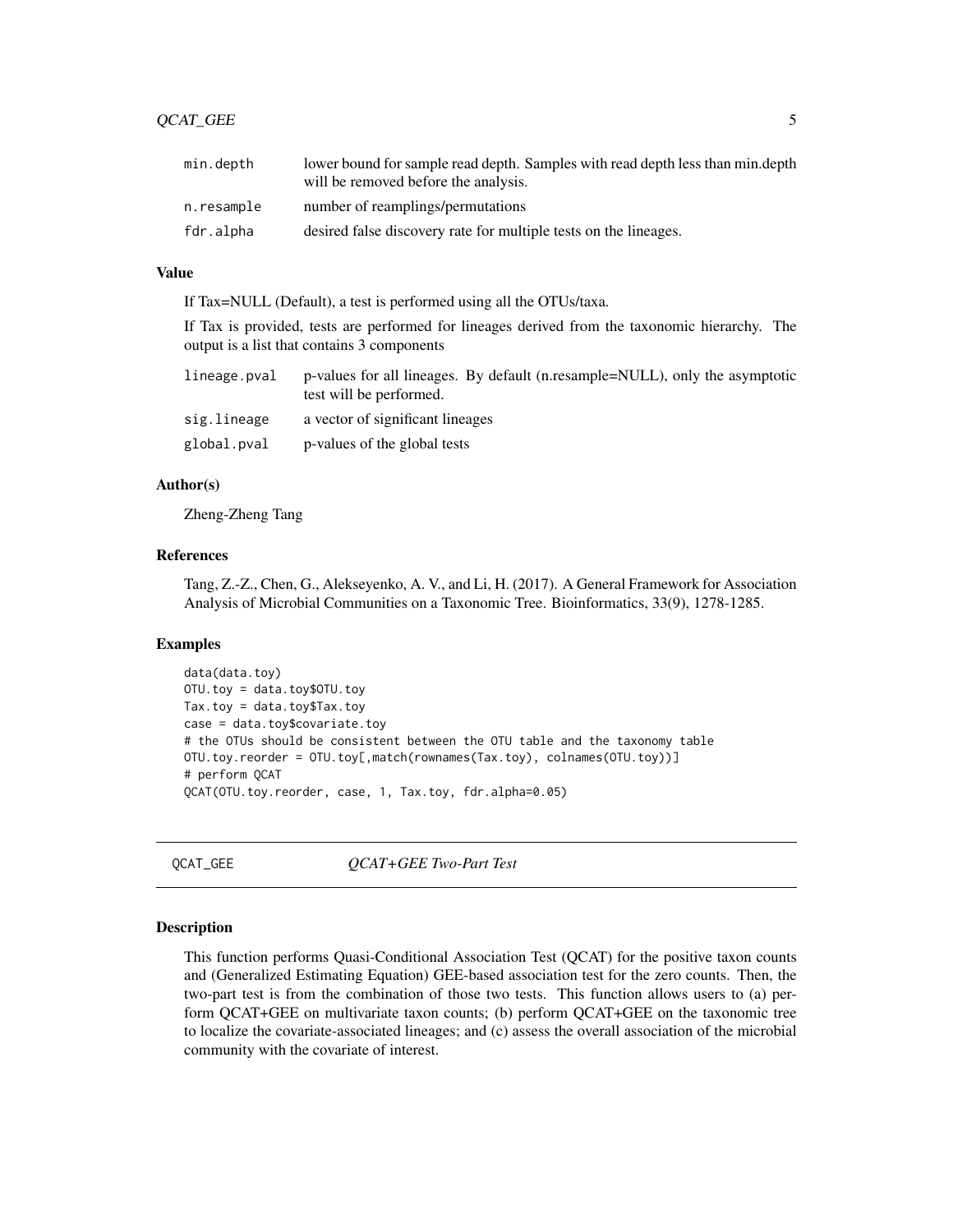# Usage

```
QCAT_GEE(OTU, X, X.index, Z, Z.index, Tax = NULL,
min.depth = 0, n.resample = NULL, fdr.alpha = 0.05)
```
# Arguments

| <b>OTU</b> | a numeric matrix contains counts with each row corresponds to a sample and<br>each column corresponds to an OTU or a taxon. Column name is mandatory.<br>No missing values are allowed.                                                                                                                                                                                                                                 |
|------------|-------------------------------------------------------------------------------------------------------------------------------------------------------------------------------------------------------------------------------------------------------------------------------------------------------------------------------------------------------------------------------------------------------------------------|
| X          | a numeric matrix contains covariates for the positive-part test with each column<br>pertains to one variable. Samples in the OTU and X matrices should be identical<br>and in the same order. No missing values are allowed.                                                                                                                                                                                            |
| X.index    | a vector indicates the columns in $X$ for the covariate(s) of interest in the positive-<br>part test. The remaining columns in X will be treated as confounders in model-<br>ing the positive abundance.                                                                                                                                                                                                                |
| Z          | a numeric matrix contains covariates for the zero-part test with each column<br>pertains to one variable. Samples in the OTU and Z matrices should be identical<br>and in the same order. No missing values are allowed.                                                                                                                                                                                                |
| Z.index    | a vector indicates the columns in $Z$ for the covariate(s) of interest in the zero-part<br>test. The remaining columns in Z will be treated as confounders in modeling the<br>proportion of zero.                                                                                                                                                                                                                       |
| Tax        | a matrix define the taxonomic ranks with each row corresponds to an OTU or a<br>taxon and each column corresponds to a rank (start from the higher taxonomic<br>level, e.g., from kingdom to genus). Row name is mandatory and should be<br>consistent with the column name of the OTU table, Column name should be<br>formatted as "Rank1", "Rank2", etc, representing the taxonomic levels from<br>highest to lowest. |
| min.depth  | lower bound for sample read depth. Samples with read depth less than min.depth<br>will be removed before the analysis.                                                                                                                                                                                                                                                                                                  |
| n.resample | number of reamplings/permutations                                                                                                                                                                                                                                                                                                                                                                                       |
| fdr.alpha  | desired false discovery rate for multiple tests on the lineages.                                                                                                                                                                                                                                                                                                                                                        |

## Value

If Tax=NULL (Default), tests are performed using all the OTUs/taxa.

If Tax is provided, tests are performed for lineages derived from the taxonomic hierarchy. The output is a list that contains 3 components

- lineage.pval a list of zero-part, positive-part and two-part (combined) p-values for all lineages. By default (n.resample=NULL), only the asymptotic test will be performed. sig.lineage a list of significant lineages based on the zero-part, positive-part and two-part p-values
- global.pval p-values of the global tests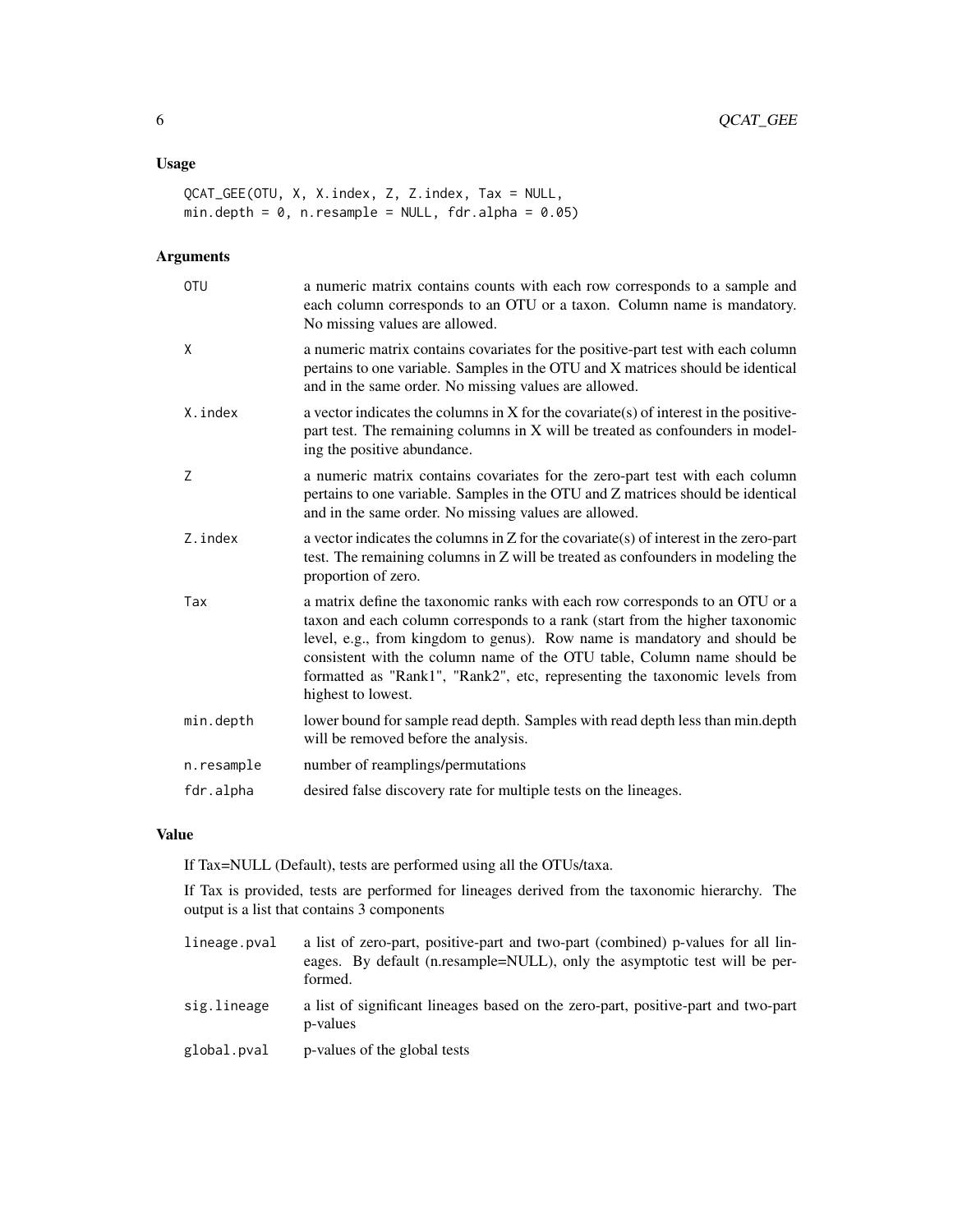#### <span id="page-6-0"></span>zigDM  $\sim$  7

# Author(s)

Zheng-Zheng Tang

# References

Tang, Z.-Z., Chen, G., Alekseyenko, A. V., and Li, H. (2017). A General Framework for Association Analysis of Microbial Communities on a Taxonomic Tree. Bioinformatics, 33(9), 1278-1285.

## Examples

```
data(data.toy)
OTU.toy = data.toy$OTU.toy
Tax.toy = data.toy$Tax.toy
case = data.toy$covariate.toy
# the OTUs should be consistent between the OTU table and the taxonomy table
OTU.toy.reorder = OTU.toy[,match(rownames(Tax.toy), colnames(OTU.toy))]
# perform QCAT+GEE test
QCAT_GEE(OTU.toy.reorder, case, 1, case, 1, Tax.toy, fdr.alpha=0.05)
```
ZIGDM *Zero-Inflated Generalized Dirichlet Multinomial (ZIGDM) Tests*

# **Description**

Different from the distribution-free QCAT and QCAT+GEE, the ZIGDM tests are based on a parametric model (ZIGDM) for multivariate taxon counts. The ZIGDM tests can not only detect differential mean but also differential dispersion level or presence-absence frequency in microbial compositions. This function allows users to (a) perform ZIGDM tests on multivariate taxon counts; (b) perform ZIGDM tests on the taxonomic tree to localize the covariate-associated lineages; and (c) assess the overall association of the microbial community with the covariate of interest.

#### Usage

```
ZIGDM(OTU, X4freq, X4mean, X4disp, test.type = "Mean", X.index, ZI.LB = 10, Tax = NULL,
min.depth = 0, n.resample = NULL, fdr.alpha = 0.05)
```
#### Arguments

| OTU    | a numeric matrix contains counts with each row corresponds to a sample and<br>each column corresponds to an OTU or a taxon. Column name is mandatory.<br>No missing values are allowed.                                                                                                                                   |
|--------|---------------------------------------------------------------------------------------------------------------------------------------------------------------------------------------------------------------------------------------------------------------------------------------------------------------------------|
| X4freq | a numeric matrix contains covariates that link to presence-absence frequency in<br>microbial compositions. Each column pertains to one variable. Set X4freq=NULL<br>if only intercept term is needed. Samples in the OTU and X4freq matrices should<br>be identical and in the same order. No missing values are allowed. |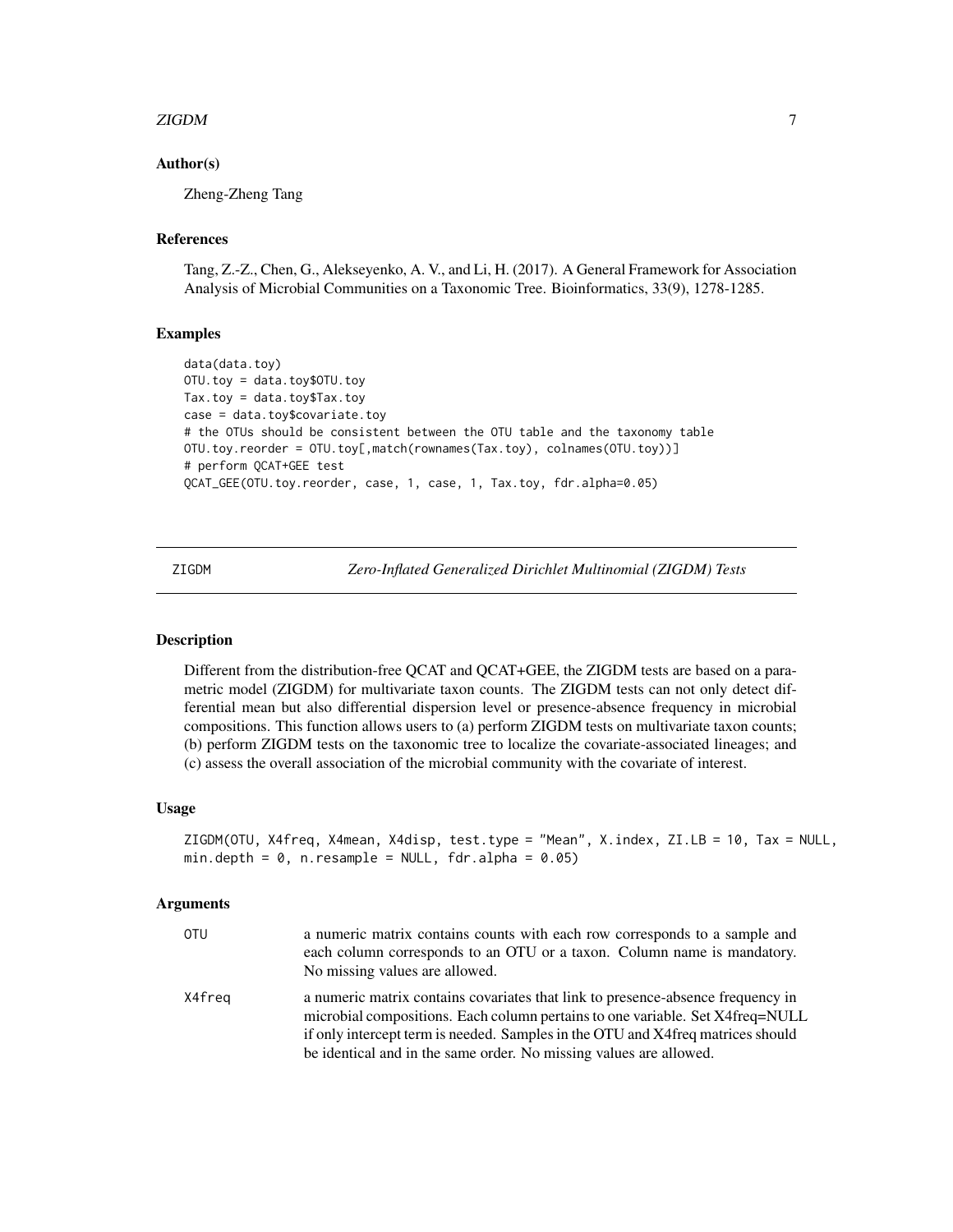| X4mean     | a numeric matrix contains covariates that link to mean abundance in microbial<br>compositions. Each column pertains to one variable. Set X4mean=NULL if<br>only intercept term is needed. Samples in the OTU and X4 mean matrices should<br>be identical and in the same order. No missing values are allowed.                                                                                                                                                                                                                                                                                                                                                                                                     |
|------------|--------------------------------------------------------------------------------------------------------------------------------------------------------------------------------------------------------------------------------------------------------------------------------------------------------------------------------------------------------------------------------------------------------------------------------------------------------------------------------------------------------------------------------------------------------------------------------------------------------------------------------------------------------------------------------------------------------------------|
| X4disp     | a numeric matrix contains covariates that link to dispersion level in microbial<br>compositions. Each column pertains to one variable. Set X4disp=NULL if only<br>intercept term is needed. Samples in the OTU and X4disp matrices should be<br>identical and in the same order. No missing values are allowed.                                                                                                                                                                                                                                                                                                                                                                                                    |
| test.type  | If test type = "Mean", the function will test for differential mean (Default). If<br>test.type = "Disp", the function will test for differential dispersion. If test.type =<br>"Freq", the function will test for differential presence-absence frequency.                                                                                                                                                                                                                                                                                                                                                                                                                                                         |
| X.index    | If test type $=$ "Mean", X index is a vector indicates the columns in X4 mean for<br>the covariate(s) of interest. The remaining columns in X4 mean will be treated<br>as confounders in modeling the abundance of the present taxa. If test type $=$<br>"Disp", X.index is a vector indicates the columns in X4disp for the covariate(s)<br>of interest. The remaining columns in X4disp will be treated as confounders in<br>modeling the dispersion level of the present taxa. If test type = "Freq", X.index<br>is a vector indicates the columns in X4freq for the covariate(s) of interest. The<br>remaining columns in X4freq will be treated as confounders in modeling the<br>presence-absence frequency. |
| ZI.LB      | lower bound of zero counts for the taxon that needs zero-inflated model. The<br>counts for a taxon is assumed to be zero-inflated if the number of zero observa-<br>tions for the taxon is greater than ZI.LB (Default is 10). If ZI.LB=NULL, GDM<br>model (i.e. non-zero-inflated version of ZIGDM) will be applied.                                                                                                                                                                                                                                                                                                                                                                                              |
| Tax        | a matrix define the taxonomic ranks with each row corresponds to an OTU or a<br>taxon and each column corresponds to a rank (start from the higher taxonomic<br>level, e.g., from kingdom to genus). Row name is mandatory and should be<br>consistent with the column name of the OTU table, Column name should be<br>formatted as "Rank1", "Rank2", etc, representing the taxonomic levels from<br>highest to lowest.                                                                                                                                                                                                                                                                                            |
| min.depth  | lower bound of sample read depth. Samples with read depth less than min.depth<br>will be removed before the analysis.                                                                                                                                                                                                                                                                                                                                                                                                                                                                                                                                                                                              |
| n.resample | number of reamplings/permutations                                                                                                                                                                                                                                                                                                                                                                                                                                                                                                                                                                                                                                                                                  |
| fdr.alpha  | desired false discovery rate for multiple tests on the lineages.                                                                                                                                                                                                                                                                                                                                                                                                                                                                                                                                                                                                                                                   |

# Value

If Tax=NULL (Default), a test is performed using all the OTUs/taxa.

If Tax is provided, tests are performed for lineages derived from the taxonomic hierarchy. The output is a list that contains 3 components

| lineage.pval | p-values for all lineages. By default (n.resample=NULL), only the asymptotic<br>test will be performed. |
|--------------|---------------------------------------------------------------------------------------------------------|
| sig.lineage  | a vector of significant lineages                                                                        |
| global.pval  | p-values of the global tests                                                                            |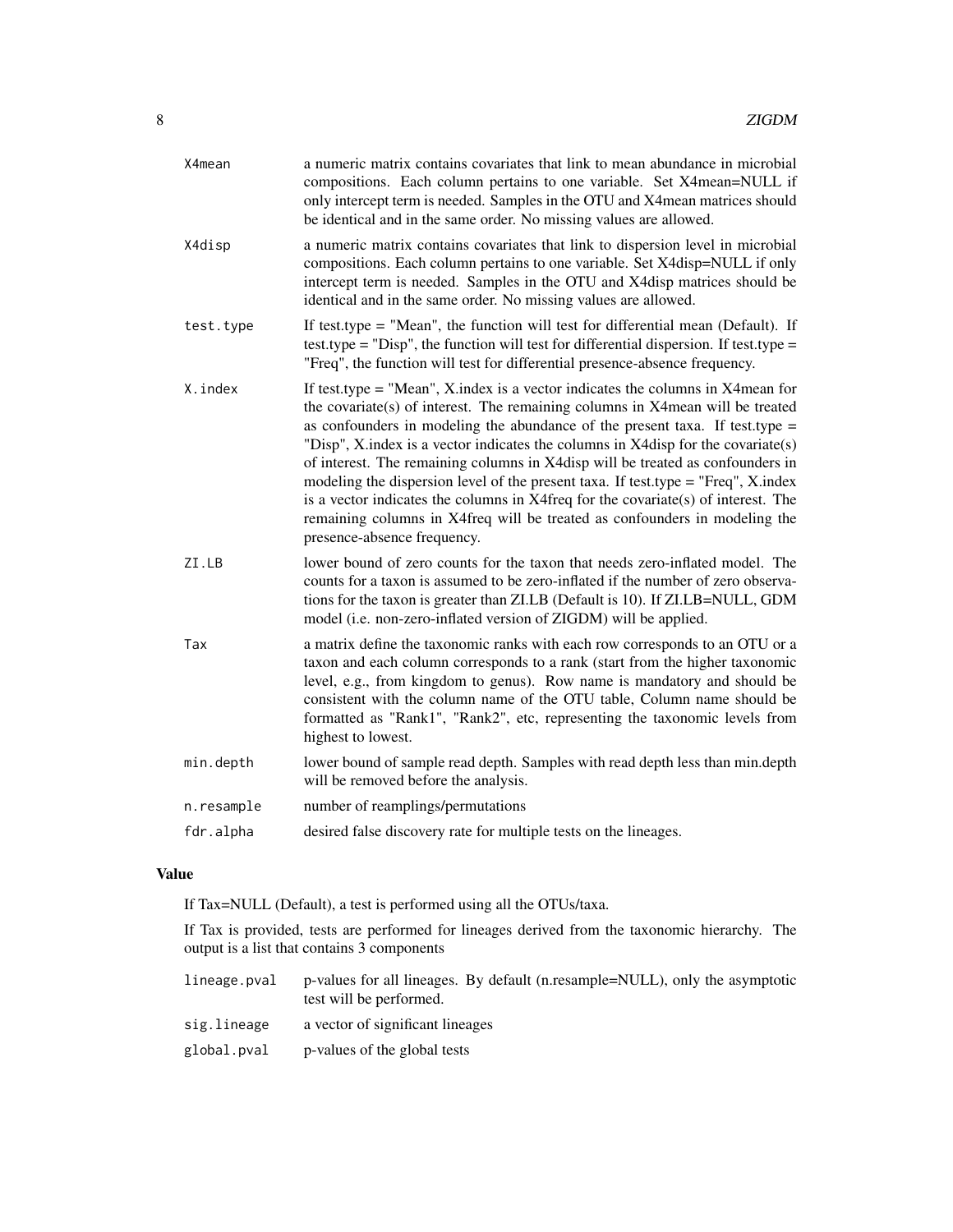#### zigDM 9

# Author(s)

Zheng-Zheng Tang

## References

Tang, Z.-Z. and Chen, G. (2017). Zero-Inflated Generalized Dirichlet Multinomial Regression Model for Microbiome Compositional Data Analysis. Submitted.

# Examples

data(data.toy) OTU.toy = data.toy\$OTU.toy Tax.toy = data.toy\$Tax.toy case = data.toy\$covariate.toy # the OTUs should be consistent between the OTU table and the taxonomy table OTU.toy.reorder = OTU.toy[,match(rownames(Tax.toy), colnames(OTU.toy))] # perform ZIGDM test for detecting differential dispersion ZIGDM(OTU.toy.reorder, NULL, NULL, case, test.type = "Disp", 1,  $ZI.LB = 10$ , Tax.toy, fdr.alpha = 0.05)